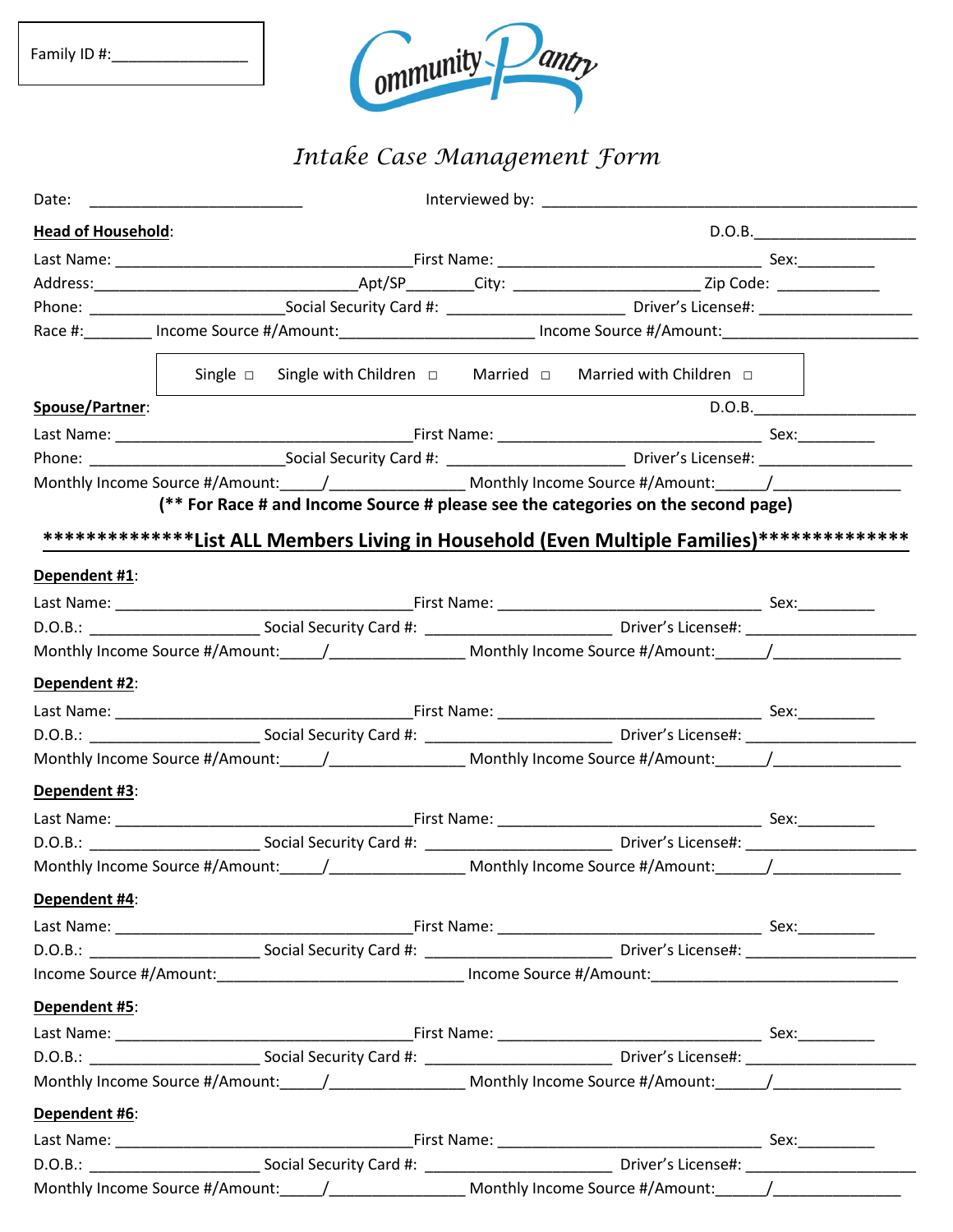## **Dependent #7**:

| Monthly Income Source #/Amount:_____/____________________ Monthly Income Source #/Amount:______/______________                                                                                                                                                                                                                                                                                                           |                                                                                                                                                                                                                                                                                                                                                                                                       |  |
|--------------------------------------------------------------------------------------------------------------------------------------------------------------------------------------------------------------------------------------------------------------------------------------------------------------------------------------------------------------------------------------------------------------------------|-------------------------------------------------------------------------------------------------------------------------------------------------------------------------------------------------------------------------------------------------------------------------------------------------------------------------------------------------------------------------------------------------------|--|
| Dependent #8:                                                                                                                                                                                                                                                                                                                                                                                                            |                                                                                                                                                                                                                                                                                                                                                                                                       |  |
|                                                                                                                                                                                                                                                                                                                                                                                                                          |                                                                                                                                                                                                                                                                                                                                                                                                       |  |
|                                                                                                                                                                                                                                                                                                                                                                                                                          |                                                                                                                                                                                                                                                                                                                                                                                                       |  |
| Monthly Income Source #/Amount:_____/___________________ Monthly Income Source #/Amount:______/______________                                                                                                                                                                                                                                                                                                            |                                                                                                                                                                                                                                                                                                                                                                                                       |  |
| Dependent #9:                                                                                                                                                                                                                                                                                                                                                                                                            |                                                                                                                                                                                                                                                                                                                                                                                                       |  |
|                                                                                                                                                                                                                                                                                                                                                                                                                          |                                                                                                                                                                                                                                                                                                                                                                                                       |  |
|                                                                                                                                                                                                                                                                                                                                                                                                                          |                                                                                                                                                                                                                                                                                                                                                                                                       |  |
| Monthly Income Source #/Amount:_____/____________________ Monthly Income Source #/Amount:______/______________                                                                                                                                                                                                                                                                                                           |                                                                                                                                                                                                                                                                                                                                                                                                       |  |
| Dependent #10:                                                                                                                                                                                                                                                                                                                                                                                                           |                                                                                                                                                                                                                                                                                                                                                                                                       |  |
|                                                                                                                                                                                                                                                                                                                                                                                                                          |                                                                                                                                                                                                                                                                                                                                                                                                       |  |
|                                                                                                                                                                                                                                                                                                                                                                                                                          |                                                                                                                                                                                                                                                                                                                                                                                                       |  |
| Monthly Income Source #/Amount:______/______________________Monthly Income Source #/Amount:______/____________                                                                                                                                                                                                                                                                                                           |                                                                                                                                                                                                                                                                                                                                                                                                       |  |
|                                                                                                                                                                                                                                                                                                                                                                                                                          |                                                                                                                                                                                                                                                                                                                                                                                                       |  |
| Check "ALL" that apply:                                                                                                                                                                                                                                                                                                                                                                                                  |                                                                                                                                                                                                                                                                                                                                                                                                       |  |
| List of Various SOURCES OF INCOME: (For all members over 18 years of age - even multiple families living in household)<br>1- Employed 2- Employed with Assistance 3- Disability 4- Unemployed 5- Self Employed 6- Social Security 7- Section 8<br>8- AFDC (Cash Aide) 9-SSI 10- Food Stamps 11- Alimony/Child Support 12- Annuities/Pensions 13-Other ________________                                                   |                                                                                                                                                                                                                                                                                                                                                                                                       |  |
| **List of Various Races:                                                                                                                                                                                                                                                                                                                                                                                                 |                                                                                                                                                                                                                                                                                                                                                                                                       |  |
| 1- White<br><b>Black/African American</b><br>$2 -$<br>3-<br>Asian<br>American Indian / Alaskan Native<br>4-<br>Native Hawaiian/Other Pacific Islander<br>5-<br>Amer, Indian / Alaskan Native & White<br>6-<br><b>Asian/White</b><br>7-<br><b>Black/African American &amp; White</b><br>8-<br>Amer. Indian / Alaskan Native - Black/African Amer.<br>9-<br>10- Hispanic/White<br>Reason for Needing Emergency Assistance: | 11- Hispanic/Black/African American<br>12- Hispanic/Asian<br>Hispanic/American Indian/Alaskan Native<br>13-<br>Hispanic/Native Hawaiian/Other Pacific Islander<br>14-<br>Hispanic/American Indian/Alaskan Native & White<br>15-<br><b>Hispanic/Asian &amp; White</b><br>16-<br>Hispanic/Black/African American/White<br>17-<br>Hispanic/Black African American & White<br>18-<br>19- Other Multi-Race |  |
|                                                                                                                                                                                                                                                                                                                                                                                                                          |                                                                                                                                                                                                                                                                                                                                                                                                       |  |

**By signing below, I certify under penalty of perjury under the laws of the State of California that this information is true and correct.**

Applicant Signature: \_\_\_\_\_\_\_\_\_\_\_\_\_\_\_\_\_\_\_\_\_\_\_\_\_\_\_\_\_\_\_\_\_\_\_\_\_\_\_\_\_\_\_\_\_\_\_\_\_\_\_\_\_ Date: \_\_\_\_\_\_\_\_\_\_\_\_\_\_\_\_\_\_

Applicant Print Name: